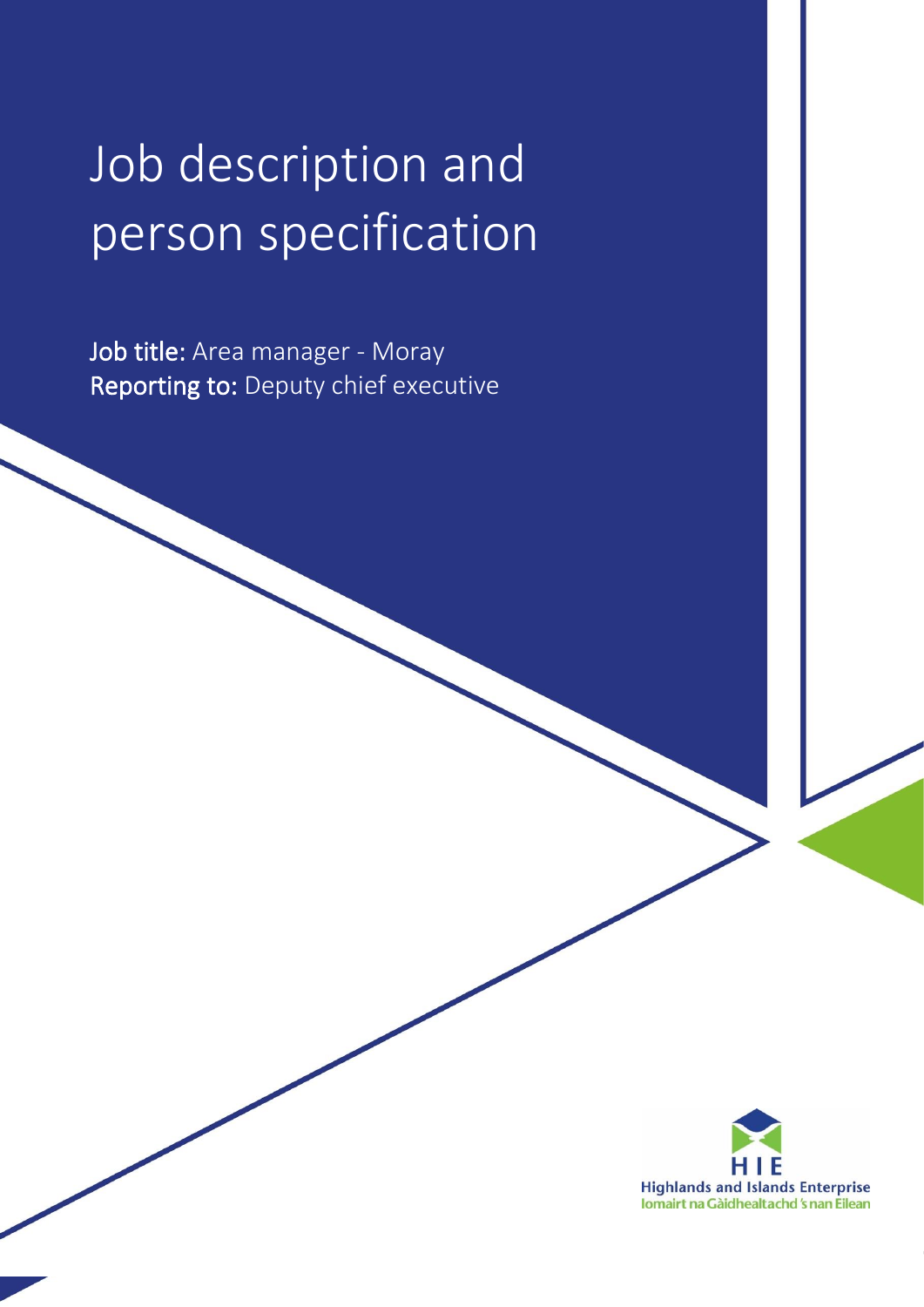| <b>Job title</b>      | Area manager - Moray                                                                                             |  |
|-----------------------|------------------------------------------------------------------------------------------------------------------|--|
| <b>Reporting to</b>   | Deputy chief executive                                                                                           |  |
| <b>Direct reports</b> | Head of business growth                                                                                          |  |
|                       | Head of strengthening communities                                                                                |  |
|                       | Head of regional development                                                                                     |  |
| <b>Grade</b>          | Executive 2                                                                                                      |  |
| <b>Location</b>       | The normal office location is Forres. HIE are finalising arrangements to<br>move towards a hybrid working model. |  |

### **Position overview**

Highlands and Islands Enterprise (HIE) is an ambitious organisation with a remit from the Scottish Government that integrates economic and community development. With around 300 staff, HIE supports hundreds of businesses and social enterprises across the Highlands and Islands.

HIE works in a diverse region covering more than half of Scotland's land mass and including all inhabited islands. Our vision is for the Highlands and Islands to be a prosperous, inclusive, and sustainable region, attracting more people to live, work, study, invest, and visit.

This is a senior and high-profile role responsible for the implementation of HIE's Strategic Plan and annual Operating Plan in Moray with a focus on our three priorities to:

- Enable strong, capable, and resourceful communities
- Build successful, productive, and resilient businesses
- Create the conditions for growth and a green recovery

You will ensure the consistent application of HIE policies and be responsible for the achievement of agreed targets and objectives in the area.

The Area manager as part of HIE's senior management team, plays a key role in ensuring the effective delivery of front line HIE services to customers, develops local partnerships with stakeholders, and with the support of the Director of Service Delivery provides strategic leadership in their geographical area of responsibility.

The Area manager will lead HIE's participation in partnership efforts to diversify the Moray economy. This will include ensuring a just transition to a Net Zero economy. Implementation of the Moray growth deal will also form an important part of the role.

The post-holder will effectively ensure use of HIE's support mechanisms to deliver sustainable outcomes which benefit Moray. Additionally, the Area team is leading on a range of significant, complex, and challenging projects which require high levels of leadership and outstanding competence in negotiating and influencing from the post-holder.

The Area manager makes decisions on financial assistance to laid down delegated levels. The postholder ensures local prioritisation of resources to meet HIE's strategic objectives and undertakes the effective discharge of responsibilities for standards of governance and internal controls laid down from time to time, as it affects the area office environment.

In particular, the post-holder will ensure audit compliance requirements are met and that HIE's risk management strategy is effectively maintained.

The Area manager is required to support significant governance issues to their line manager and HIE's Director of business improvement and internal audit.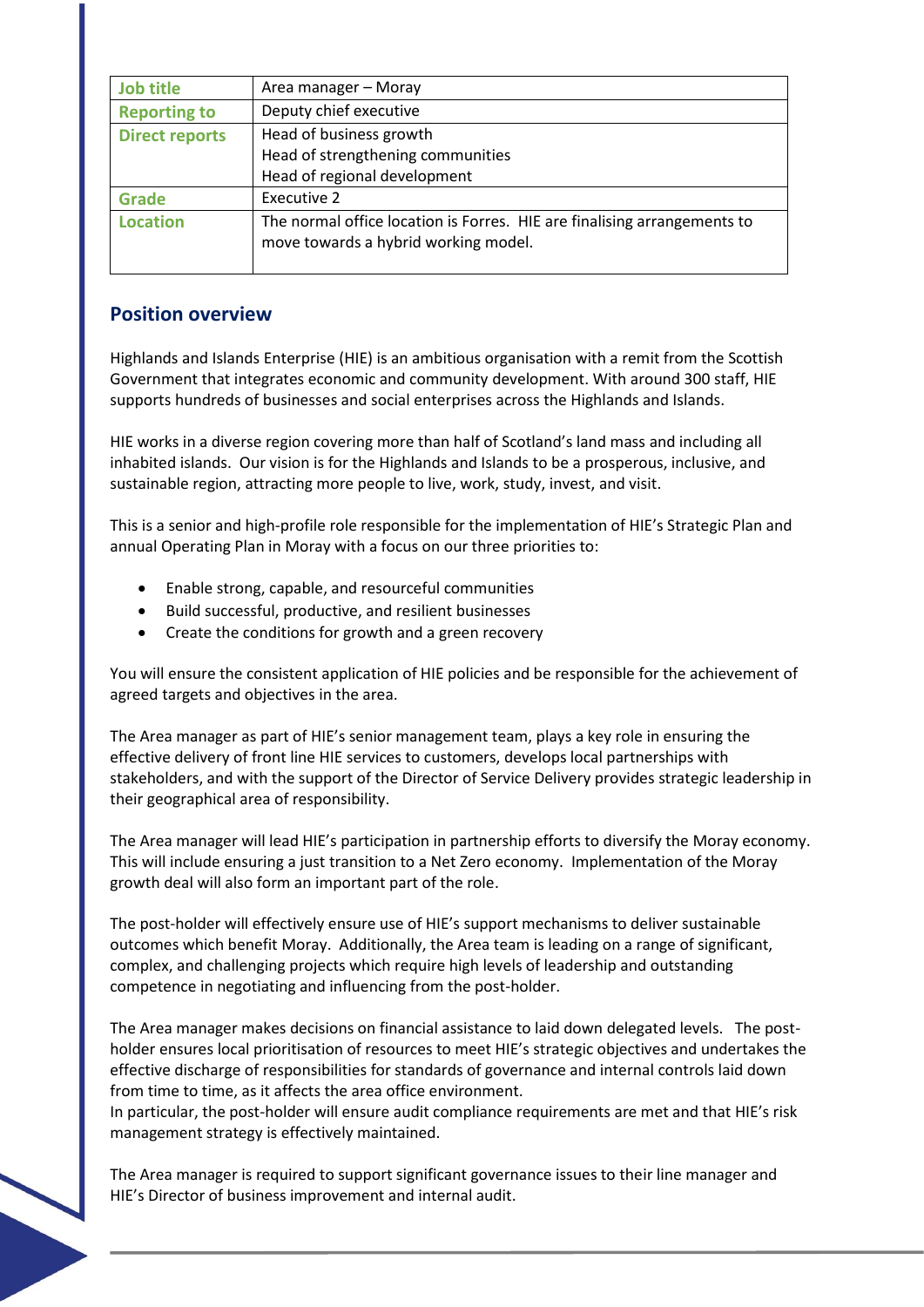A key part of this role will be to bring fresh thinking to HIE's work in this field and make a positive contribution to HIE's continuous development as a progressive organisation where staff are empowered to use their full potential to benefit Scotland's economy. This is in line with our people values.

## **Key responsibilities**

- 1. Managing delivery of all HIE services in the local area to achieve the targets and objectives agreed corporately
- 2. Developing and subsequently delivering the area plan for activity in Moray in line with HIE's Operating Plan, making best use of all HIE resources. Act as HIE's senior, visible representative in Moray
- 3. Implementation of the Scottish Government's 10- year Economic Transformation Strategy
- 4. Contributing to the development of HIE Strategy and Policy
- 5. Ensuring effective prioritisation of resources, managing forward commitment, and sound financial management within the HIE budget allocated to the area
- 6. Liaising closely with all partners in taking forward co-ordinated strategic activities in pursuit of the policy objectives laid out by the Scottish Government
- 7. Acting as the primary interface with the local business and wider community, participating and leading where appropriate, in the Community Planning Partnership and other partnership activities, including with Scottish and UK governments
- 8. Through a close account management relationship with the local authority in particular, ensure that all public-sector partners are provided with appropriate information on HIE plans and strategic priorities
- 9. Leading, in liaison with other key HIE colleagues, on a range of regionally significant investments
- 10. In conjunction with the Marketing and Communication Team, liaising with the media, dealing with issues arising and promoting HIE services in the local area
- 11. Liaising as the primary interface with HIE senior management, through attendance at meetings, workshops, and events
- 12. Preparing and appraising staff papers for projects in line with HIE rule book and making decisions on such cases in line with the published delegated authority levels
- 13. Performance management responsibility for members of the Moray area team
- 14. Recruiting, developing, and managing team members in a supportive environment
- 15. Promoting continuous improvement of all HIE services, processes, and practices
- 16. Promoting a culture of flexible and cross-team working to ensure effective allocation of HIE staff resources
- 17. Promoting a climate of accountability, openness, collaboration, and innovation
- 18. Ensuring compliance with all aspects of HIE governance in consultation with their line manager, including risk management, handling conflicts of interest, and ensuring HIE's audit and compliance requirement are met
- 19. Ensuring optimum use of internal management systems and that data held on these systems is accurate and current
- 20. Taking responsibility for own learning and development, keep continuous professional development (CPD) records up to date
- 21. To champion and be a positive role model with regard to HIE's People Values

# **Salary and benefits**

We aim to appoint at the minimum end of the salary scale to allow progression throughout the grade range.

This post comes with a competitive benefits package including excellent contributory staff pension arrangements, life assurance, generous annual and special leave entitlements, flexible working,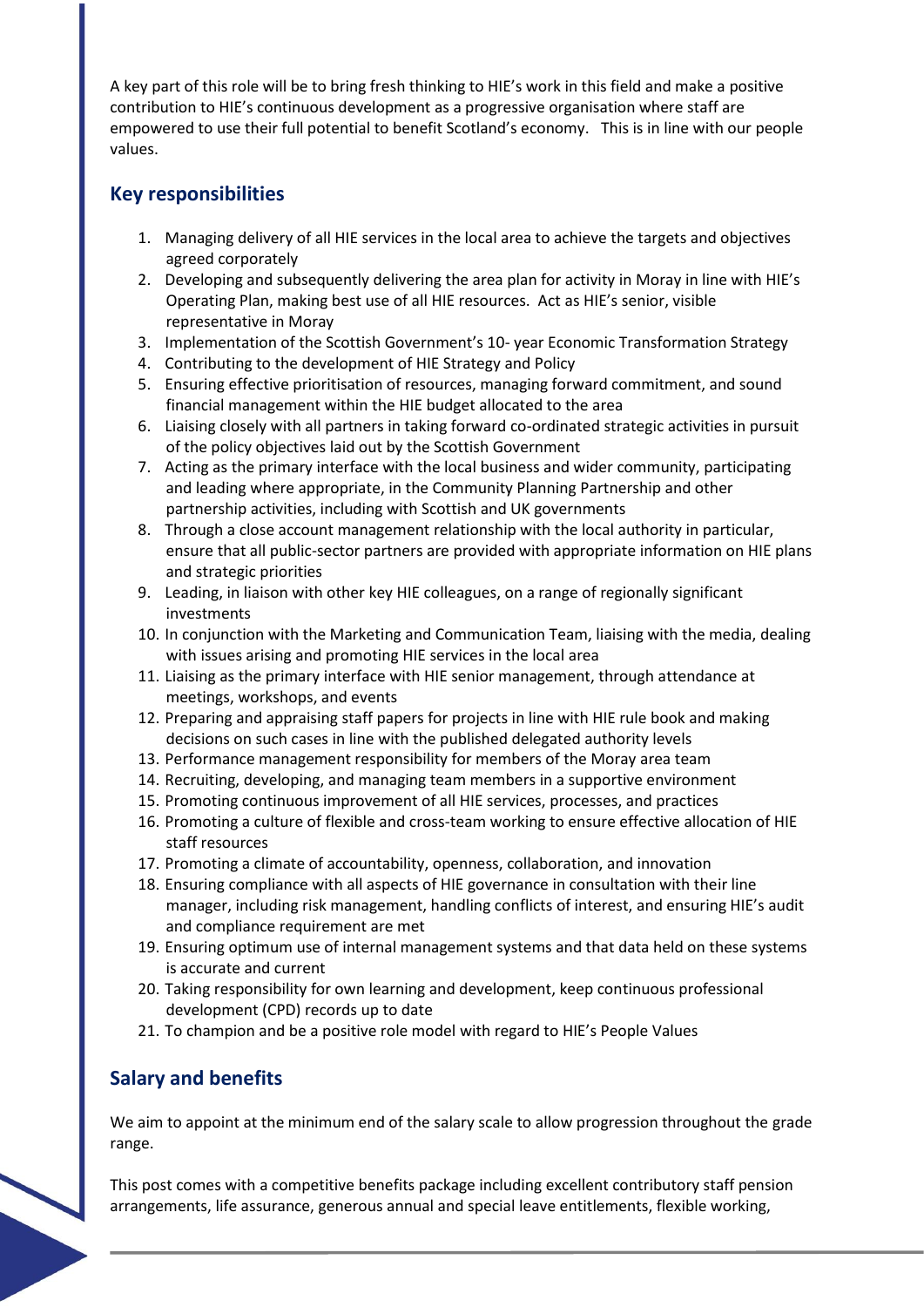continuing professional development and a variety of staff benefits, e.g., employee assistance programme, employer supported volunteering, cycle to work scheme, health and wellbeing club membership subsidy and other staff discounts.

## **Aspiring to make a difference**

HIE is an outward-looking, forward thinking, customer-focused organisation whose staff are empowered to use all their talents, skills, and knowledge.

For over 55 years HIE's activities have been characterised by a drive to innovate and make a difference and our staff identify very strongly with this. The strength of HIE's culture is evidenced by a committed workforce passionate about building a prosperous, inclusive, and sustainable region attracting more people to live, work, study, invest and visit.

HIE's organisational values:

- We are passionate about our purpose and proud to make a difference to the region we serve
- We are outward-looking and think long-term
- We are customer-focused
- We work together and learn from each other
- We are committed to excellence and innovation
- We encourage diversity and respect each other
- We network and collaborate inside and out
- We listen and communicate clearly

#### **Our commitment to equality, diversity, and Fair Work**

We are committed to recruiting, promoting, and developing our people solely on the basis of their ability to contribute to HIE's objectives, without regard to their sex, race, disability, religion, national origin, ethnicity, sexual orientation, age, or marital status.

HIE employs staff in locations across the region, encourages flexible working and seeks to employ people with different ideas, styles, and skill sets, each able to contribute in unique ways. This diversity engenders a richer, more creative environment – one in which our people develop, and clients are better served.

This diversity and the sharing of knowledge, skills, and experience make us a stronger organisation. These are qualities we value and continue to enhance which are in line with our people values.

As a public sector employer, HIE has a key focus on the wider social inclusion agenda. HIE is accredited as a Living Wage employer and supports a number of national initiatives ranging from; demonstrating commitment to the Social Impact Pledge, encouraging volunteering, engaging in the Digital Public Services agenda, meeting the Investors in People standard, developing the young workforce, adopting Fair Work principles as well as being recognised nationally as an award-winning family friendly employer by Family Friendly Working Scotland, Carers Scotland, and Working Families UK.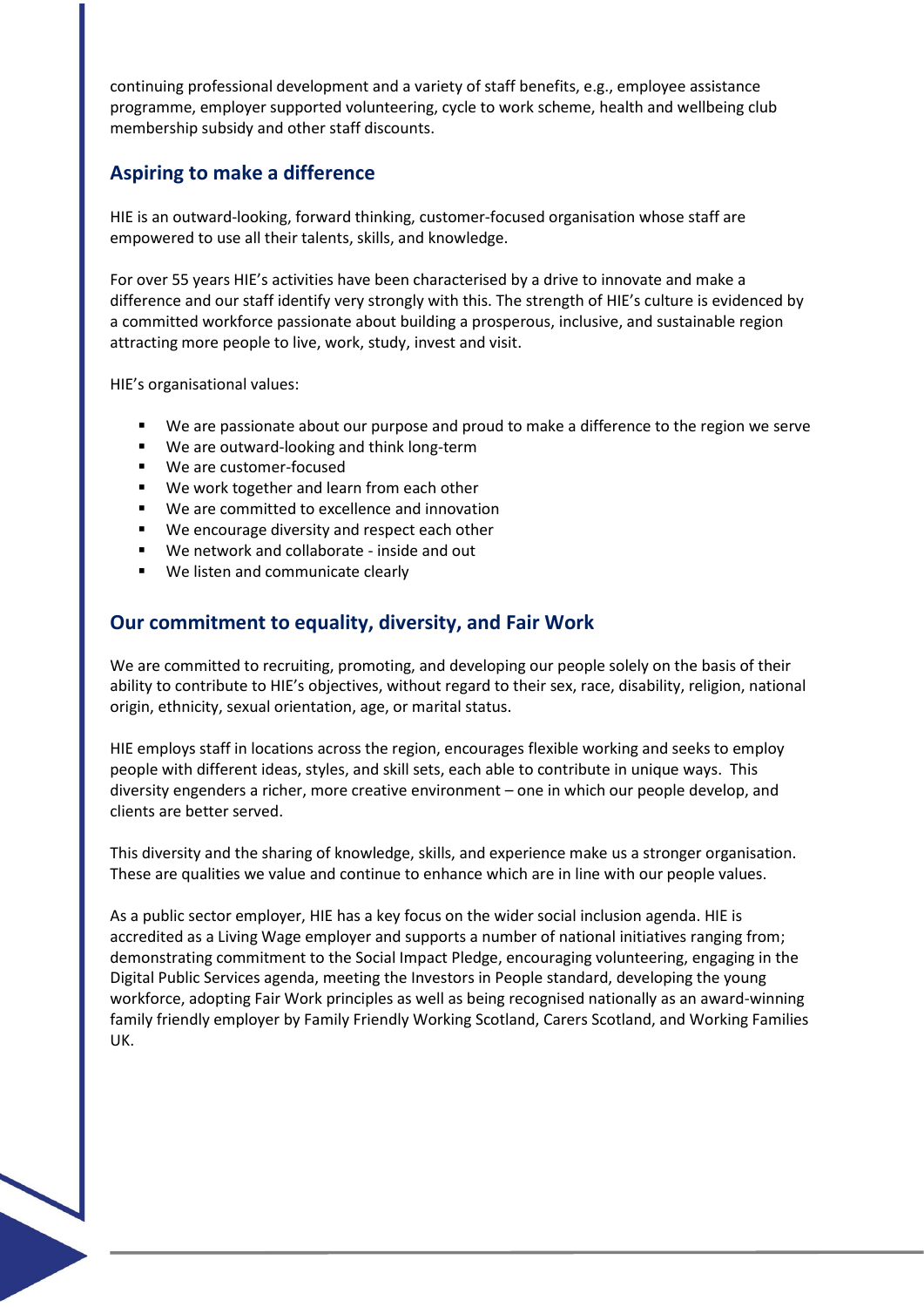| <b>KEY CRITERIA</b>  | Essential                                                                                                                                                                                                                                                                                                                                                                                                                                                                                                                                                                                                           | <b>Desirable</b>                                                                                                                                                                                                               |
|----------------------|---------------------------------------------------------------------------------------------------------------------------------------------------------------------------------------------------------------------------------------------------------------------------------------------------------------------------------------------------------------------------------------------------------------------------------------------------------------------------------------------------------------------------------------------------------------------------------------------------------------------|--------------------------------------------------------------------------------------------------------------------------------------------------------------------------------------------------------------------------------|
| Qualifications       | Degree qualified in a business or related<br>$\blacksquare$<br>discipline or extensive, equivalent<br>professional work experience                                                                                                                                                                                                                                                                                                                                                                                                                                                                                  | Post-graduate qualification in a business or related discipline                                                                                                                                                                |
| Work experience      | Proven, recent experience of working at a<br>$\blacksquare$<br>senior management level with experience in<br>business development, economic<br>development, organisational change, and<br>people management<br>Proven track record of project management<br>Experience of working in an environment<br>with high standards of governance and<br>accountability<br>Practical experience of risk management<br>٠<br>and mitigation<br>Experience of working to deadlines and<br>٠<br>prioritising workload<br>Experience of working as part of a team but<br>$\blacksquare$<br>also ability to work on own initiative | In-depth knowledge of the Moray area and economy<br>Knowledge of public sector<br>Experience with private sector business<br>Experience with international trade<br>Experience of working within community planning frameworks |
| Skills and abilities | Strong interpersonal and communication<br>$\blacksquare$<br>skills<br>Effective people management skills<br>A confident and articulate communicator<br>$\blacksquare$<br>who can adapt approach to stakeholders<br>Demonstrably inspiring leadership skills<br>٠<br>Strategic planning and monitoring skills<br>п<br>Strong IT skills, particularly in the use of<br>$\blacksquare$<br>Microsoft Office suite, e.g., Word, Excel,<br>Outlook<br>Ability to influence key decision makers and<br>lead difficult negotiations<br>Ability to carry out complex budgeting with<br>significant budgets                   | Experience of practical methodologies for knowledge sharing<br>and best practice<br>Knowledge of project management techniques                                                                                                 |